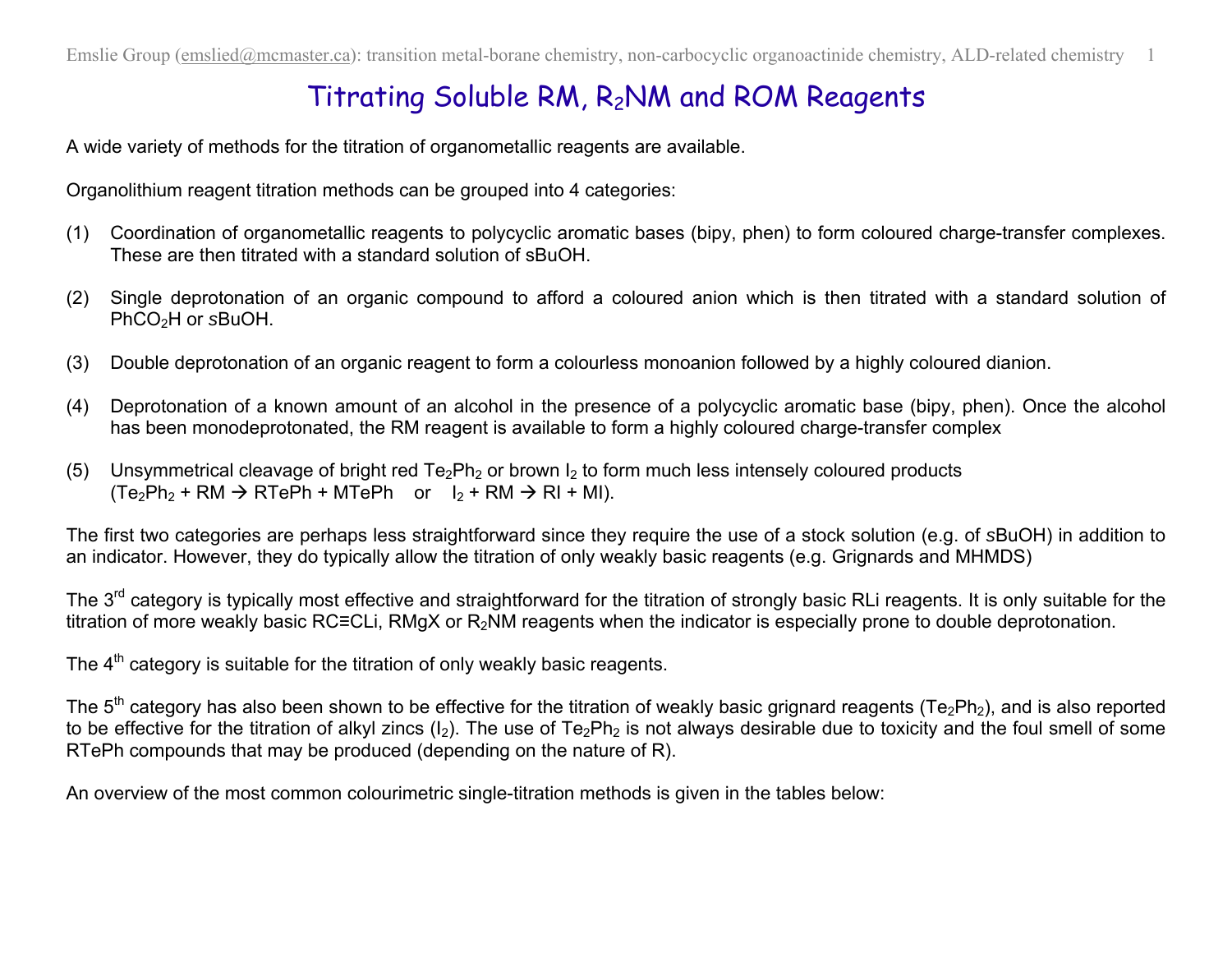## **Titrations involving the use of a single reagent (only starred authors shown in author list)**

| <b>Indicator (conditions)</b>                  | <b>Organometallics to be titrated</b>                          | End-point colour change                             | <b>Reference</b>                                 |
|------------------------------------------------|----------------------------------------------------------------|-----------------------------------------------------|--------------------------------------------------|
| $I_2$ in THF saturated with LiCl (~0.5M) at    | Primary RLi, RMgX, MgR <sub>2</sub>                            | brown $\rightarrow$ colourless                      | Knochel, Synthesis-Stuttgart,                    |
| $0^{\circ}$ C (no interaction with MOR and not | (alkyl, aryl, vinyl), $RZnX$ , $ZnR2$                          |                                                     | 2006, 5, 890                                     |
| suitable for s- or tBuLi due to HI elim)       | (almost no details given)                                      |                                                     |                                                  |
| 9-methylfluorene                               | RLi (nBuLi, sBuLi, tBuLi,                                      | colourless $\rightarrow$ red (THF)                  | Mash, J. Org. Chem. 2002, 9087                   |
|                                                | MeLi, PhLi), LDA, NaHMDS,                                      | colourless $\rightarrow$ yellow (OEt <sub>2</sub> ) |                                                  |
|                                                | NaCH <sub>2</sub> S(O)Me, LiCH <sub>2</sub> SO <sub>2</sub> Ph |                                                     |                                                  |
| salicylaldehyde phenylhydrazone                | RLi (nBuLi, sBuLi, tBuLi,                                      | $yellow \rightarrow bright \ orange$                | Love, J. Org. Chem. 1999, 3755                   |
|                                                | MeLi), $RMgX$ ( $R = Me$ , nPr,                                |                                                     |                                                  |
|                                                | iPr, nBu, tBu, Ph), LAH, RedAl                                 |                                                     |                                                  |
| N-benzylbenzamide (THF)                        | $n$ BuLi, $s$ BuLi, $t$ BuLi (-40 $^{\circ}$ C)                | colourless $\rightarrow$ blue                       | Chong, <i>JOMC</i> , <b>1997</b> , 542, 281      |
| temperature depends on RLi                     | MeLi (-20 °C), PhLi, Li <sub>2</sub> MeBr,                     |                                                     |                                                  |
| (not useful for grignard or NaHMDS)            | LDA $(0^{\circ}C)$                                             |                                                     |                                                  |
| 1-pyreneacetic acid                            | RLi (nBuLi, sBuLi, tBuLi,                                      | colourless $\rightarrow$ red                        | Hase, J. Org. Chem. 1991, 6950                   |
| (1-pyrenemethanol)                             | $n$ BuC $\equiv$ CLi), MeMgI, LDA                              | $\text{(colourless} \rightarrow \text{olive})$      |                                                  |
| $Te_2Ph_2$                                     | RLi (nBuLi, tBuLi, MeLi, PhLi                                  | red $\rightarrow$ pale yellow                       | Ogura, J. Org. Chem. 1989, 5627                  |
| (no reaction with $ROM$ )                      | PhC=CLi), RMgX ( $R = nBu$ , Me,                               |                                                     |                                                  |
|                                                | Ph, vinyl), LDA                                                |                                                     |                                                  |
| $N$ -pivaloyl- $o$ -toluidine                  | RLi (nBuLi, sBuLi, tBuLi,                                      | colourless $\rightarrow$ yellow                     | Suffert, J. Org. Chem. 1989, 509                 |
| (or N-pivaloyl-o-benzylaniline)                | PhLi, MeLi)                                                    | $\text{(colourless} \rightarrow \text{orange})$     |                                                  |
| 4-biphenylmethanol (or 4-biphenyl-acetic       | RLi (nBuLi, sBuLi, tBuLi, MeLi)                                | colourless $\rightarrow$ orange                     | Juaristi, J. Org. Chem. 1983, 2603               |
| acid or 4-biphenylmethanol/HCPh <sub>3</sub> ) |                                                                | (yellow or red)                                     |                                                  |
| 2,5-dimethoxybenzylalcohol                     | RLi (nBuLi, sBuLi, tBuLi,                                      | colourless $\rightarrow$ red                        | Ronald, Chem. Commun. 1980, 87                   |
| (benzene or THF)                               | PhLi)                                                          |                                                     |                                                  |
| 1,3-diphenyl-2-propanone-                      | RLi (nBuLi, tBuLi, MeLi                                        | Colourless $\rightarrow$ orange                     | Lipton, JOMC, 1980, 186, 155                     |
| p-tosylhydrazone                               | PhLi)                                                          |                                                     |                                                  |
| 2,2-diphenylacetic acid (THF, RT)              | RLi (nBuLi, MeLi)                                              | colourless $\rightarrow$ yellow                     | Kofron, J. Org. Chem. 1976, 1879                 |
|                                                |                                                                |                                                     |                                                  |
| Menthol $/ 2,2$ '-bipyridine (THF, RT)         | RLi                                                            | colourless $\rightarrow$ red                        | Lin, Paquette, Synth. Commun.,<br>1994, 24, 2503 |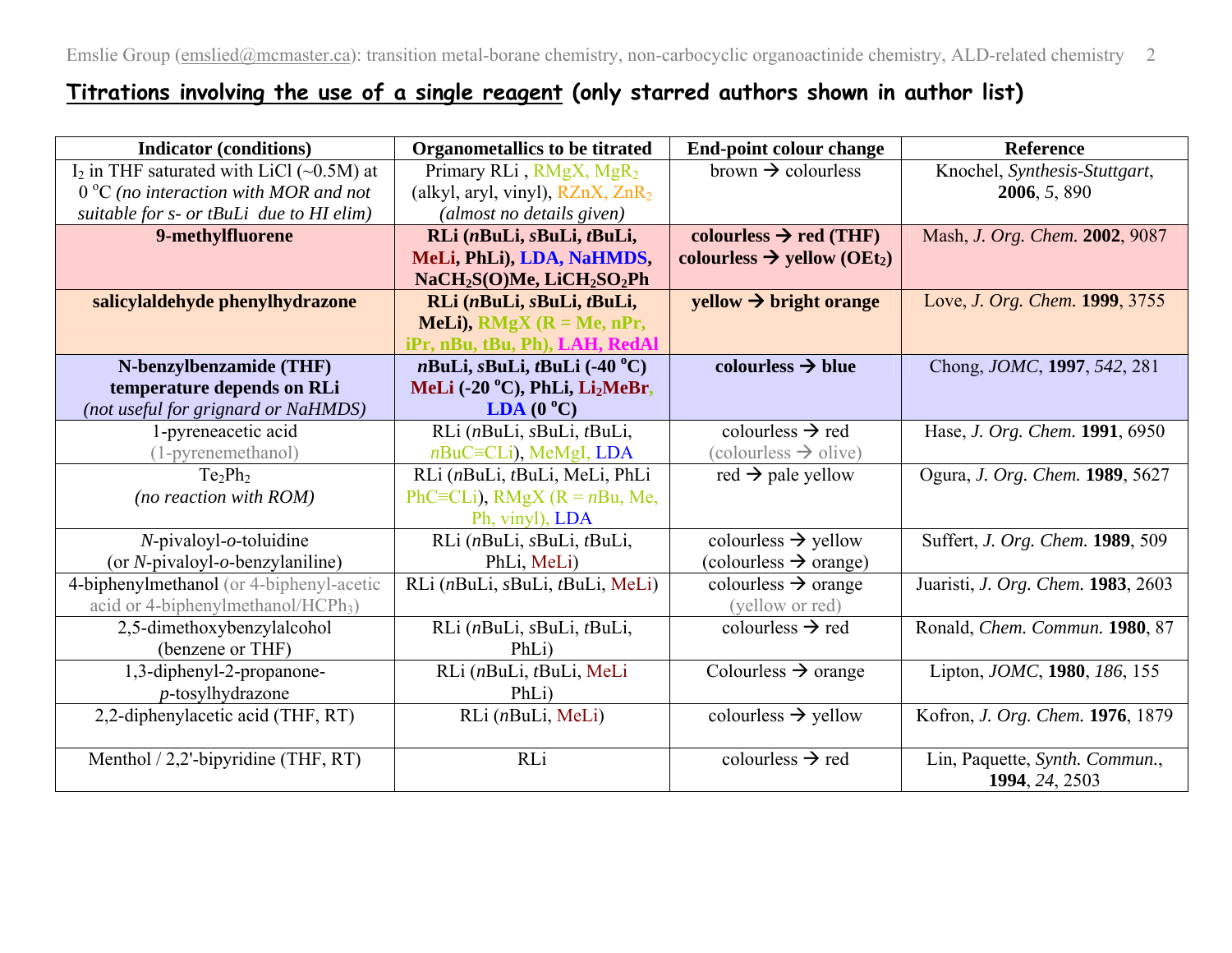## **Titrations involving the use of a stock solution of sBuOH in addition to an indicator**

| $(1)$ XS 1',4'-dihydro-2,3'-biquinolyl (THF,           | RLi (nBuLi, sBuLi, PhLi),                                        | pale yellow $\rightarrow$ red $\rightarrow$       | Aksenov, Magedov, J. Chem. Res.-            |
|--------------------------------------------------------|------------------------------------------------------------------|---------------------------------------------------|---------------------------------------------|
| RT). $(2)$ sBuOH in xylene                             | $LiNet2$ , MHMDS (M = Li, Na,                                    | pale yellow                                       | Synopses, 1994, 10, 402                     |
|                                                        | $K$ ), NaCH <sub>2</sub> S(O)Me,                                 |                                                   |                                             |
| (1) XS 4-phenylbenzylidene benzylamine                 | RLi (nBuLi, tBuLi, PhLi, MeLi),                                  | Colourless $\rightarrow$ deep blue $\rightarrow$  | Duhamel, <i>JOMC</i> , <b>1993</b> , 448, 1 |
| $(2)$ sBuOH                                            | MHMDS $(M = Na, K)$                                              | pale yellow (via red)                             |                                             |
| $(1)$ XS <i>N</i> -phenyl-1-naphthylamine              | RLi ( <i>n</i> BuLi, <i>t</i> BuLi), $RMgX$ ( $R =$              | colourless $\rightarrow$ yellow-orange            | Bergbreiter, J. Org. Chem. 1981,            |
| $(2)$ sBuOH                                            | Me, <i>n</i> Oct, <i>sBu</i> , <i>Ph</i> ), $sBu_2Mg$            | $\rightarrow$ colourless                          | 219                                         |
| (1) XS $N$ -benzylbenzamine in THF, OEt <sub>2</sub> , | RLi ( <i>n</i> BuLi, <i>sBuLi</i> , <i>tBuLi</i> , <i>PhLi</i> ) | colourless $\rightarrow$ red-purple $\rightarrow$ | Duhamel, J. Org. Chem. 1979,                |
| benzene or hexanes                                     |                                                                  | colourless                                        | 3404                                        |
| $(2)$ addition of $s$ BuOH in xylene                   |                                                                  |                                                   |                                             |
| $(1)$ XS 1,10-phenanthroline                           | RLi (nBuLi, sBuLi, tBuLi),                                       | colourless $\rightarrow$ violet $\rightarrow$     | Watson, Eastham, JOMC, 1967, 9,             |
| $(2,2)$ -biquinoline also mentioned)                   | RMgX ( $R = nBu$ , Ph), $sBu_2Mg$ ,                              | colourless                                        | 165                                         |
| $(2)$ sBuOH                                            | iBuMgMe                                                          |                                                   |                                             |

## **Titrating metal hydride reagents**

| 9-fluorenone                                                     | LAH in $OEt2$ or THF   | $yellow \rightarrow colourless$                    | Brown, Lézé, Touet, Tet. Lett., 1991, |
|------------------------------------------------------------------|------------------------|----------------------------------------------------|---------------------------------------|
|                                                                  |                        |                                                    | 32, 4309                              |
| $(1)$ 1,10-phenanthroline in THF,                                | LAH solution in $OEt2$ | colourless $\rightarrow$ violet-pink $\rightarrow$ | Villieras, Mambaud, Kirschleger,      |
| (2) PhMgBr solution, (3) PhCH <sub>2</sub> OH in tol,            |                        | yellowish $\rightarrow$ violet $\rightarrow$       | JOMC, 1983, 249, 315                  |
| (4) LiAlH <sub>4</sub> solution, (5) PhCH <sub>2</sub> OH in tol |                        | yellow-orange                                      |                                       |
| $I_2$ (benzene)                                                  | <b>LAH</b> solution    | red-brown $\rightarrow$ colourless                 | Felkin, <i>Bull. Soc. Chim. Fr.</i> , |
|                                                                  |                        |                                                    | 1951, 347                             |